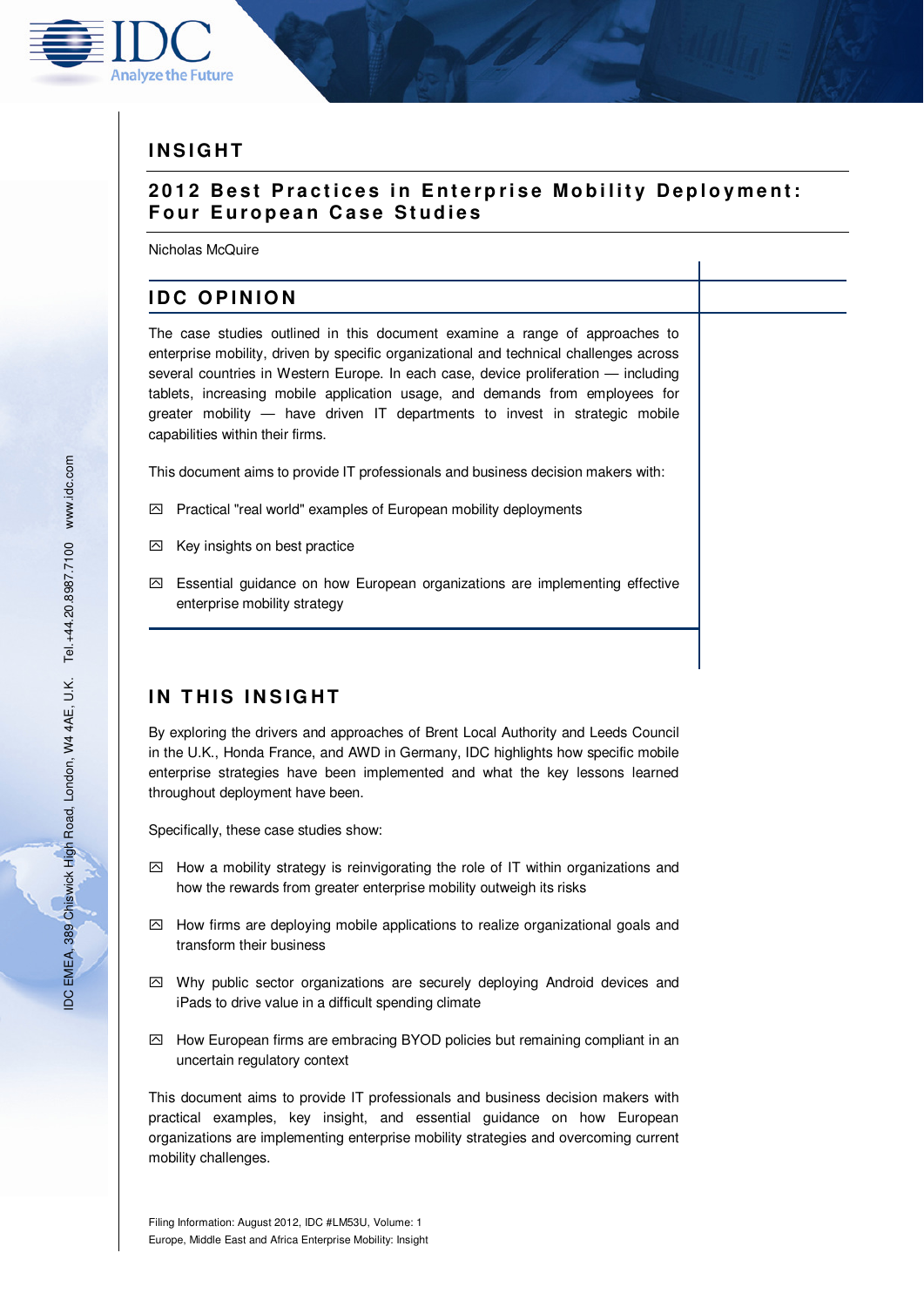# **SITUATION OVERVIEW**

# **Key 2012 Trends and Challenges in Deploying E n t e r p r i s e M o b i l i t y**

Organizations are facing similar challenges in the deployment of mobility across their organizations. While an uncertain European macroeconomic environment makes for even greater scrutiny and requires watertight business cases, organizations can turn this to their advantage.

Four unique case studies profiled in this report from four countries across Europe reflect the current challenges organizations face in 2012 with modern deployment and management of enterprise mobility. Critical themes explored include:

- $\boxdot$  Mobile enterprise application enablement
- ִ BYOD policy and implementation
- $\boxdot$  The role of tablets in the enterprise, especially the business case
- ִ Secure Android device deployment

We have briefly summarized the key trends and challenges raised in the case studies below.

- ִ **Applications are now a critical aspect of a mobility strategy.** Organizations are now increasingly mindful that a successful mobile strategy, aimed at driving organizational goals, rests with an application road map for their business. AWD, for example, believes that in the future, mobile applications will be like a "string of pearls" tied to each critical business process within the firm. In the case of Brent local authority, the decision to support iPads was almost solely because of the development and deployment of mobile applications that could deliver efficiency and productivity improvements. Honda France decided to deploy iPads exclusively to develop applications to improve business performance metrics and mobilize KPI data.
- ִ **BYOD is arriving but working in parallel with corporate mobility.** BYOD is a popular topic across the case studies. However, for those implementing BYOD rather than enforcing a companywide BYOD policy, they are also focusing on opening up device and application choice within their organization-purchased or "corporate liable" programs as well, while also allowing employees the choice of BYOD policy. In this respect, BYOD is not deployed as company standard across the entire organization, but rather it is a fit-for-purpose program, coexisting with corporate liable, and relevant to willing workers that have the appropriate work style requirements and risk profiles for BYOD.

In the case of Leeds Council in the UK, an "opt-in" BYOD strategy ran in parallel with its core Android corporate device deployment. Towards the end of 2012, Brent Council in the UK will also look at deploying a formal managed BYOD program that will complement this overarching mobility strategy, including corporate liable.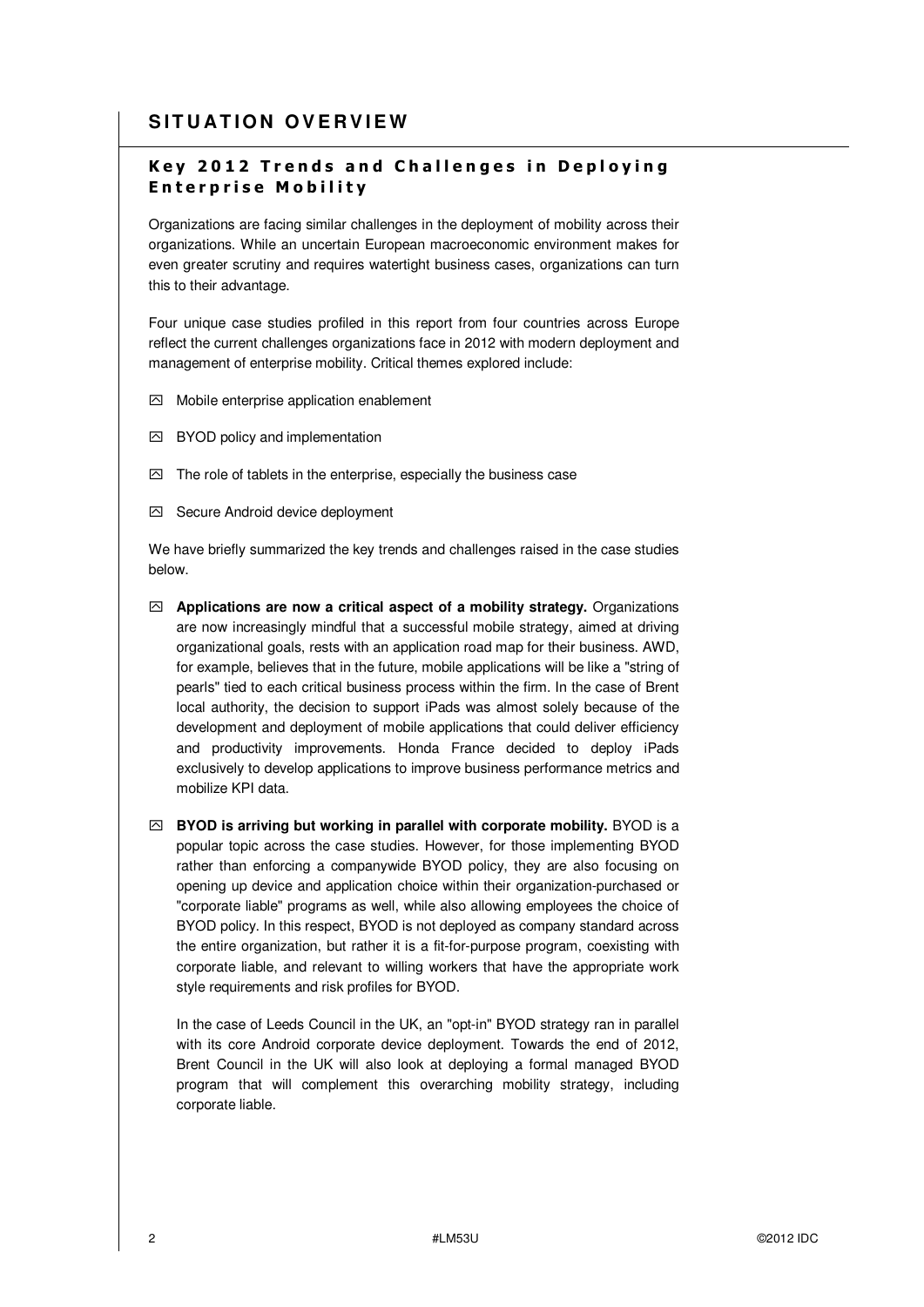- ִ **User agreements are critical to BYOD success.** While many firms are reactive on implementing mobility policy today, organizations in this report recognize that proactive BYOD policy is the cornerstone of an effective managed BYOD program and mobility strategy. In the case of Leeds Council in the U.K., for example, BYOD participants sign a disclaimer that maintains critical aspects of the firm's organizational mobility policy, which we review below. AWD in Germany highlighted that user agreements are also critical to addressing complicated compliance environments, especially around user privacy and remote wiping of personal devices.
- ִ **iPads are more than executive jewelry.** The pressure on some IT departments to deploy tablets can be viewed as a desire for "executive jewelry." However, when deployed in a specific line-of-business (LoB) area or task, tablets can make a real difference to a business strategy and the bottom line, as seen in the cases of Brent Council and Honda France.
- ִ **Android for enterprise is maturing.** While Android is still being met with skepticism by many IT departments, Leeds Council in particular implemented a comprehensive Android strategy. As a local U.K. authority, it took the practical and cost-oriented decision to make Android its corporate standard platform while offering support for iOS devices on a BYOD basis. Leeds offers some important considerations across hardware and software on how organizations should approach Android for their organizations.
- ִ **Enterprise mobility management tools are the foundation.** Perhaps most importantly, all the case studies reveal that in order to realize strategic benefits of enterprise mobility, it is necessary to have the appropriate enterprise mobility management tools deployed with mobile device management, security, and application management functionality. There is still a lack of maturity in Europe regarding the relevant technologies to implement effective enterprise mobility. For example, close to 80% of respondents in IDC's Biannual Enterprise Mobility Survey 2012, fielded in May of this year, said they have not yet implemented a multi-OS mobility management solution for their mobile workforce.

The following case studies provide background to the organizations and their situation, the key challenges they faced in delivering mobility to fulfill objectives, and the key lesson they learned from their implementations.

## **C a s e S t u d i e s**

## **Balancing Android and BYOD Strategy in the Public Sector: Leeds City Council, U.K.**

Leeds City Council is the second largest local authority in the U.K., employing around 33,000 individuals. Over the past 12 months, the council's IT department has focused on a significant ICT revamp, including upgrading to Windows 7 with close to 500 applications and installing a new network, email service, and storage environment.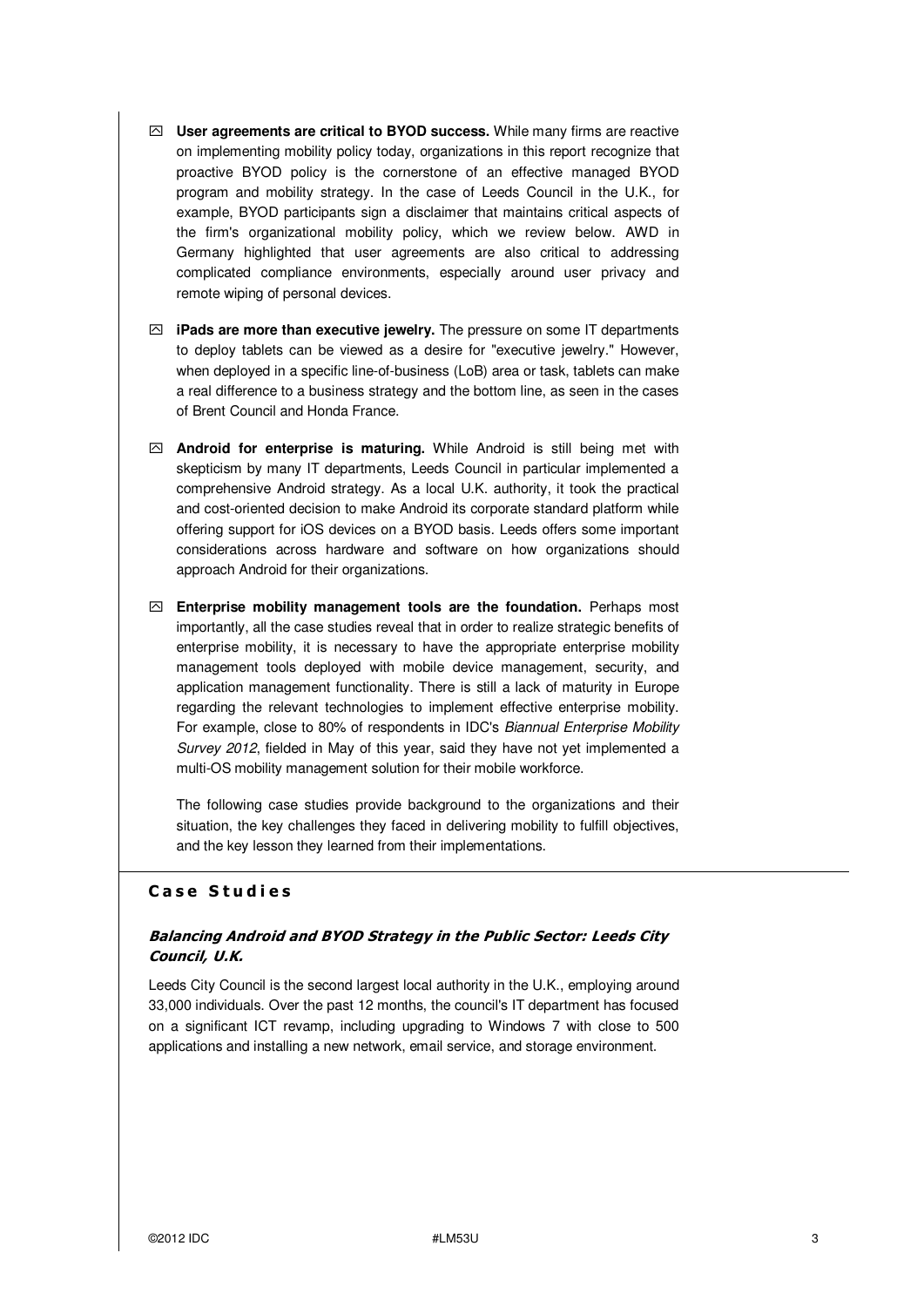During this time, mobility had grown in importance and with it employee demand for devices. With the council largely dependent on Windows Mobile, it realized it needed a more mature approach to end-user device deployment and mobility strategy. Added to this, the U.K. Government Code of Connection compliance program provides strict guidelines to U.K. councils on information and network security. This required a closer look at all aspects of mobility.

## **Mobil ity C halle nge**

Leeds Council had close to 1,000 corporate standard Windows Mobile 6.5 devices. In order to manage them, the IT department largely used a manual system and Activesync, which enabled some PIN enforcement and basic remote-wipe capability for email and PIM.

With greater maturity in mobility usage, the last 12 months witnessed more employees knocking on the door of the IT department asking for newer devices. Yet despite this, manufacturer support for the Windows Mobile devices was in decline. Capitalizing on the opportunity the ICT revamp provided, the IT department made the decision to open up its support capability to include other mobile device platforms, such as Google Android and Apple iOS. As a result, they also realized that they would need to implement better automation, policy enforcement, and remote management tools for mobile.

In addition, Leeds Council also considered Microsoft Windows Phone support given its Microsoft heritage. Yet with weak uptake within the U.K. consumer base, lack of third-party device management support for the platform at that time, and its immaturity on the security side (i.e., no native encryption) rendered it more of a road map platform for the council.

### **Mobil ity S ol uti on**

With no BlackBerry deployment and with the cost constraints of a public sector organization, Leeds Council had a very specific aim. It decided to implement an enterprise mobility management solution based on MobileIron, which would enable it to support Android and Apple iOS platforms, and maintain its legacy Windows Mobile environment through a single console and management toolset.

Critically, in pursuing this strategy, it became very clear early on in the implementation that the council needed a comprehensive Android support mechanism. This would maintain a cost profile appropriate to its budget on corporate devices. iPhones in particular were deemed significantly more expensive for corporate investment. As a result, Leeds Council took the decision to make Android its corporate standard device moving forward. While it would continue to support iOS devices; it would do so only on a BYOD basis.

Leeds selected the Samsung Galaxy S2 Android device as its corporate standard device. While native encryption is standard in this device, the council also took the decision to include additional mobile security with MobileIron as well as enhancing email and PIM security with the Nitrodesk Touchdown solution, which can be managed through the MobileIron console. This would ensure there is no risk of malware from Android applications.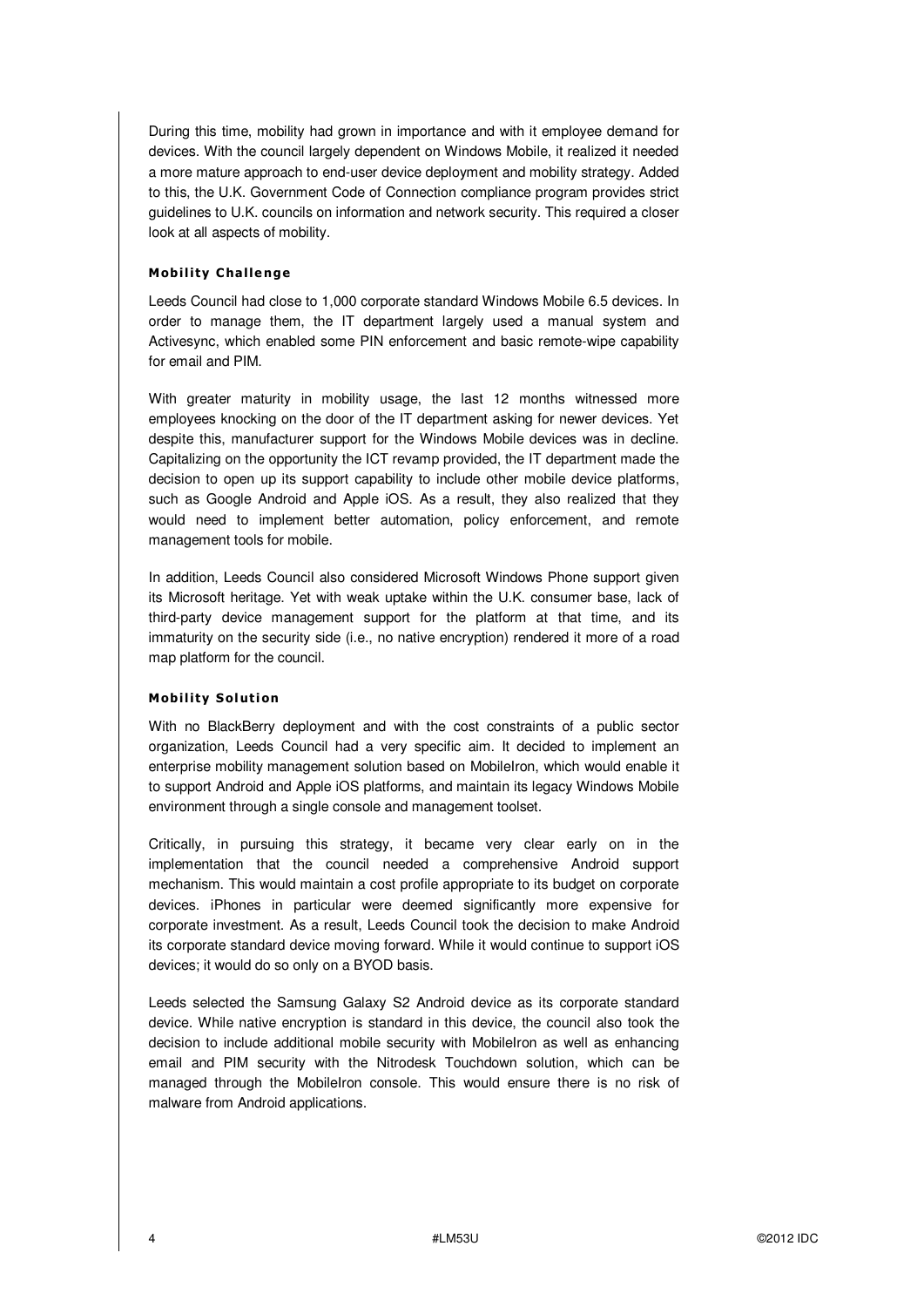In parallel, the decision was also taken to provide users with the choice of opting-into a BYOD program launched at the same time. To ensure the smooth running and management of this, Leeds Council automates enrollment by encouraging BYOD users to download the MobileIron MDM client via the App Store or via an email. In addition, BYOD participants must also sign a disclaimer, which comprises the following conditions:

- $\boxtimes$  Users back up personal information
- $\boxtimes$  They are prescriptive on which devices can connect to BYOD policy
- $\boxtimes$  Line managers approve BYOD via the IT service portal
- ִ Users report lost devices
- $\oslash$  Users permit IT to install an application on the device
- $\boxtimes$  Users conform to the corporate standard for policy deployment (e.g., PIN, timeouts, and certificates on their device)
- $\boxtimes$  IT can remote wipe the council's information on the device if lost/stolen or an employee leaves the organization

Leeds now has over 220 Samsung devices deployed and is also migrating around 800 Windows Mobile devices to the MDM platform. Further to this, the IT department now supports approximately 200 BYOD users. In terms of mobile applications, email is primarily the focus, but the firm has over 230 employees capable of mobile application development. For example, it is currently looking at the application requirements of the workforce; including SharePoint and Siebel access, company directories, and housing applications.

#### **Less ons Learned**

While in the early phases of its mobile deployment, Leeds Council is unique in its approach to mobility strategy, especially for a U.K. council. It is among the forerunners in providing comprehensive support for Android devices in the U.K. public sector and as a result highlights some interesting lessons:

- ִ **Have measured rollouts.** While many organizations are under pressure from both management and employees to grant access to devices, Leeds maintains that organizations starting out should not "boil the ocean" in terms of implementation. Having a phased approach to better understand uptake and the impact greater mobility will have on your support model (especially BYOD) is critical.
- ִ **Embrace Android but treat it differently**. Leeds has standardized its corporate liable program on Android and secures the platform via a single standard device, MDM software from MobileIron and a container solution for email and PIM. Having considered all critical elements — the hardware, the version of Android (support for version 2.2 or higher), the device management software, and secure email and calendar — the council has a solid foundation on which to build its mobile strategy. Not only does it have a good grade of IT security around Android in place, but most importantly it can also support users in gaining the advantages of the wider Android ecosystem.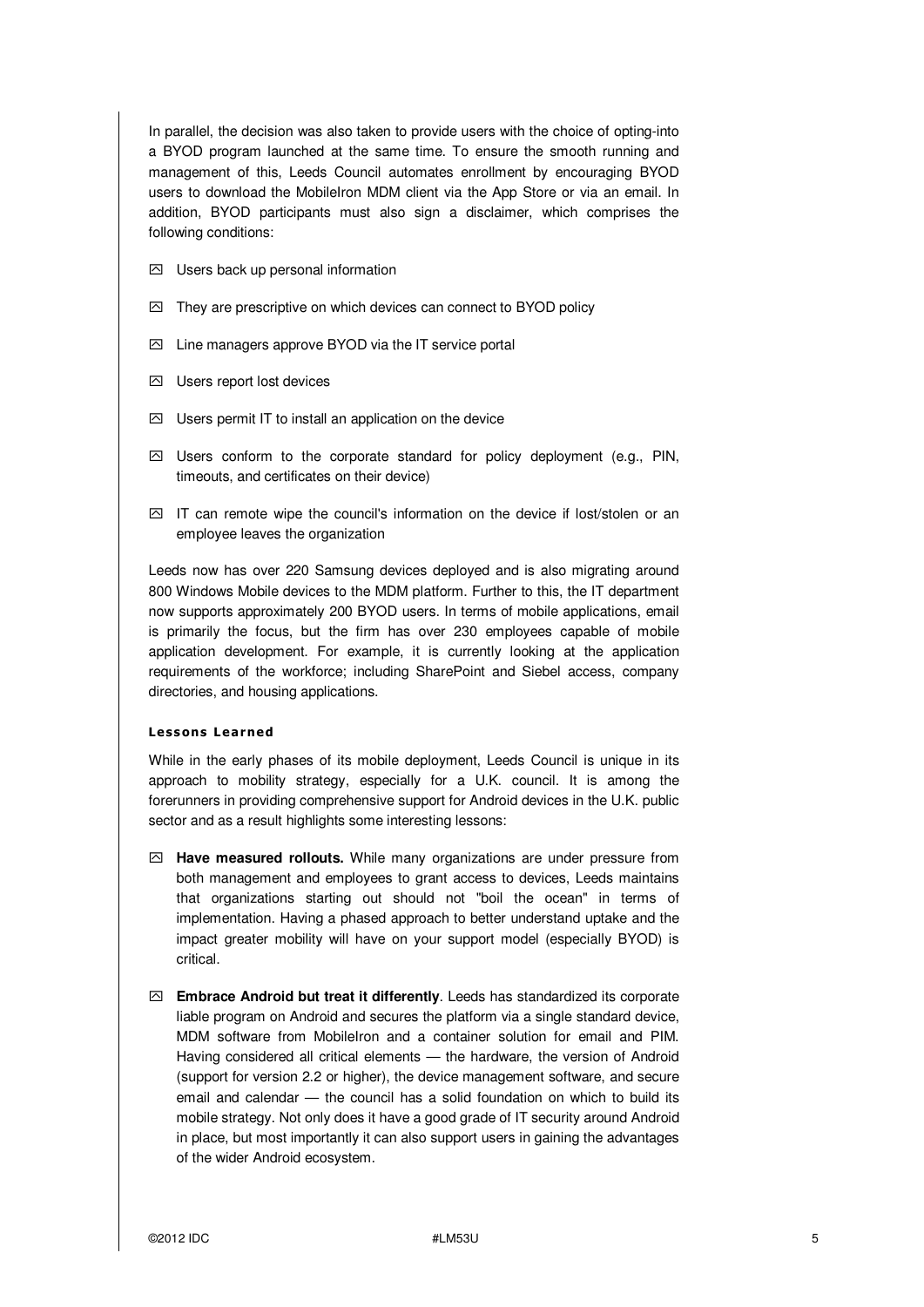# **A Focused Approach to Application and Device Deployment: Honda, France**

Honda is a Japanese multinational corporation and a manufacturer of automobiles, motorcycles, and power equipment products. The firm has over 170,000 employees worldwide and over 300 employees in France.

## **Mobil ity C halle nge**

Honda France recently took the decision to deploy up to 30 corporate-owned iPads to its field force. This decision was made with the view to improving the efficiency of field-engineers and technicians, providing them with increased levels of access to real-time data.

The Honda France IT team has a long history in deploying mobility. Five years ago it implemented over 150 Windows Mobile devices in both France and Italy. These devices included cameras, allowing users to take pictures of the registration numbers of customer vehicles, linking this data to a Web services database and allowing the user to call up customer information and background at the point of interaction.

Given the tough macroeconomic climate in Europe, Honda France decided on a far more targeted approach to mobile strategy. As a result, it has become increasingly focused on enabling its field force with devices and mobility capability.

## **Mobility Solution**

Honda France therefore decided to deploy iPads and focus its strategy on mobile applications where it felt mobility could drive real value to the business. In order to achieve this, Honda has deployed an enterprise mobility management solution from MobileIron, which is able to secure the iPads and critically distribute, manage, and deploy applications to these devices as well.

Honda's applications are developed by an in-house team and include stock checking and KPIs for senior management. In the future, financial information for transaction capabilities will also be included as a core application for the field force.

### **Less ons Learned**

In addressing mobility strategy and deployment in a focused way (given the pressures brought about by the macroeconomic climate), Honda France has had to focus mobility where it can make a noticeable difference to the business. As a result, lessons learned include:

- ִ **Keep focused on business benefits.** Honda argues there are risks that need to be managed irrespective of how high the demand is for "toys" from end users within the organization. All companies must be focused on what they are trying to achieve through mobility deployment and keep this central to their strategy.
- $\oslash$  **Applications to enhance business KPIs.** Mobility is a great opportunity to enhance business performance metrics and understand performance in real-time within the organization. This is especially true within a field force. Mobilizing KPI data provides the business with far more granular information that can help the firm make faster, more responsive improvements to the business, and track performance. Honda is working to improve its business KPIs consistently, which it will mobilize in order to provide more immediate visibility and consistency in its business reporting.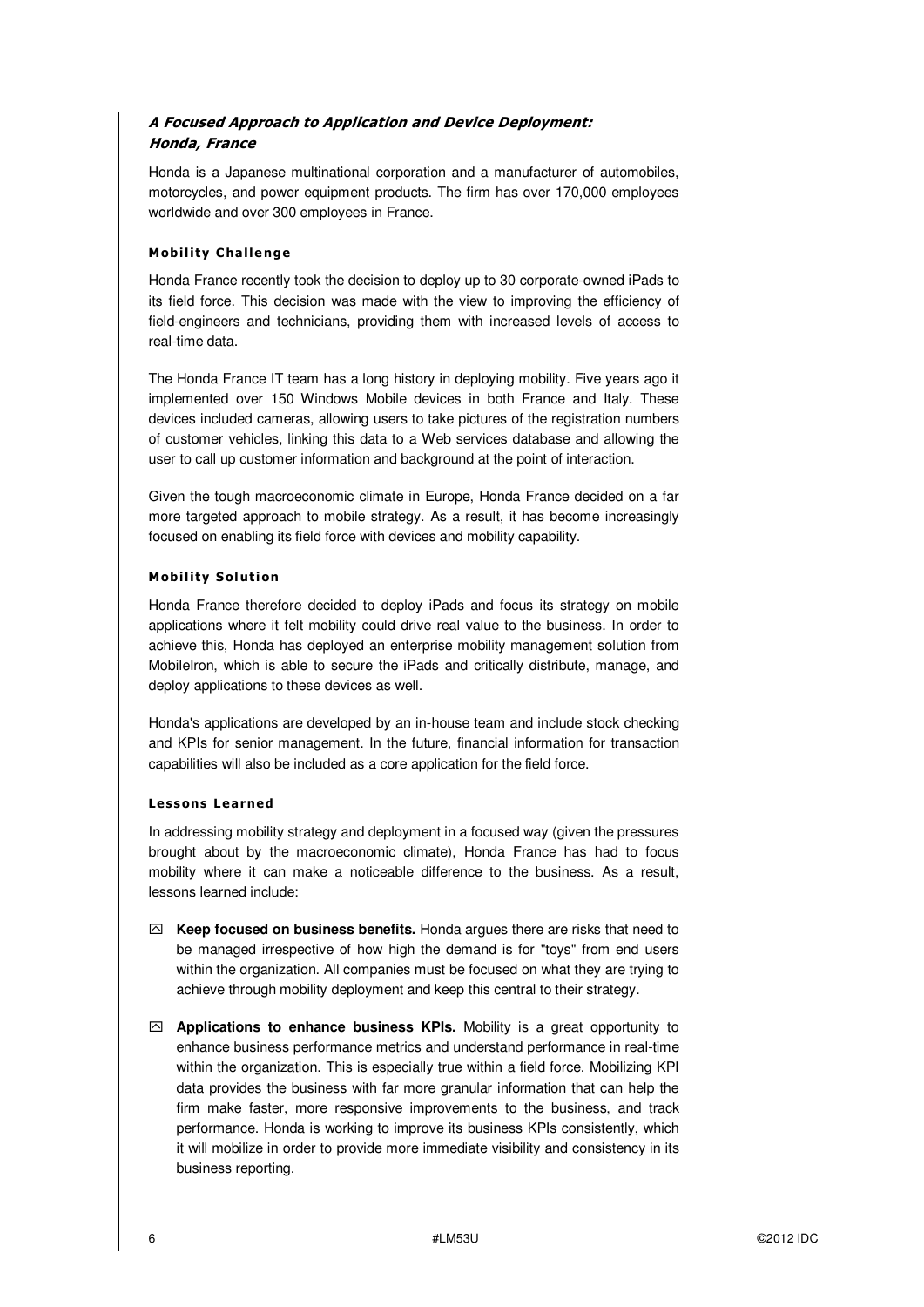## **Reinvigorating Employee Attitudes to IT and Productivity: London Borough of Brent, U.K.**

Brent Council is a local authority representing an area of London in the U.K. The council is one of the most diverse boroughs in the U.K. and has approximately 3,000 employees. This year Brent plans to open a new Civic Centre in Wembley, located at the heart of the borough. This development process is challenging the council to think differently about its IT strategy, leading it to explore the implementation of new and flexible ways of working for its staff.

## **Mobil ity C halle nge**

With budget pressure on local authorities across Britain, there is increased emphasis on councils to work more efficiently. Despite this, the majority of IT departments in U.K. local authorities are faced with the additional burden of rigid codes of compliance. As a result, IT strategies are bound in this context when it comes to wider approaches to ICT.

Brent Council embarked on a review of its IT strategy and estate, driven by the forthcoming opening of its planned Civic Centre. The installed base at the time was around 2,000 desktops, approximately 1,000 laptops, 800 BlackBerrys, and around 30–40 ruggedized tablets.

Throughout 2011 and 2012, employee requests to go paperless and to use mobile devices, including iPads, and mobile applications out in the field rolled in to the IT department. Because Brent is a smaller council with some degree of autonomy, its new CIO was able to take a transformative new IT direction for the council centered on mobility and consumer technology, setting it apart from many councils in the U.K.

### **Mobility Solution**

For the third of its workforce that are mobile information workers, the council embraced corporate-owned iPads based on a board decision and deployed 35 devices in late 2011 with a view to deploy up to 50 more over the next six months. Additionally, Brent's contract with its operator renews in 2012, and the firm expects up to 200 additional iOS devices largely migrated from its BlackBerry fleet. Towards the end of 2012, Brent will look at deploying a formal managed BYOD program.

To support iPads and iPhones, Brent deployed an enterprise mobility management solution from MobileIron to enable it to implement policies around the devices, which include PIN and password protection, remote wipe, and inventory checks. The council encourages its employees to back up personal data to iCloud because as part of its policy, IT initiates a full wipe of the device, including all personal data, if a device is reported missing or stolen, despite that functionality to selectively wipe data on the device exists.

A key factor in the decision to support iPads was mobile applications. As the CIO put it, "I invest in iPads not because my executives and employees want them but because they are an application platform for my business." Brent is planning to implement social services apps for care workers out in the field to access to customer information housed in its CoreLogic system. It is also looking to have a compliance-based secure file management solution to control documents for board meetings via ICSA.Org and open up support for Evernote, a productivity application. It is also offering Oracle Web access for iPads for ERP and CRM information as well.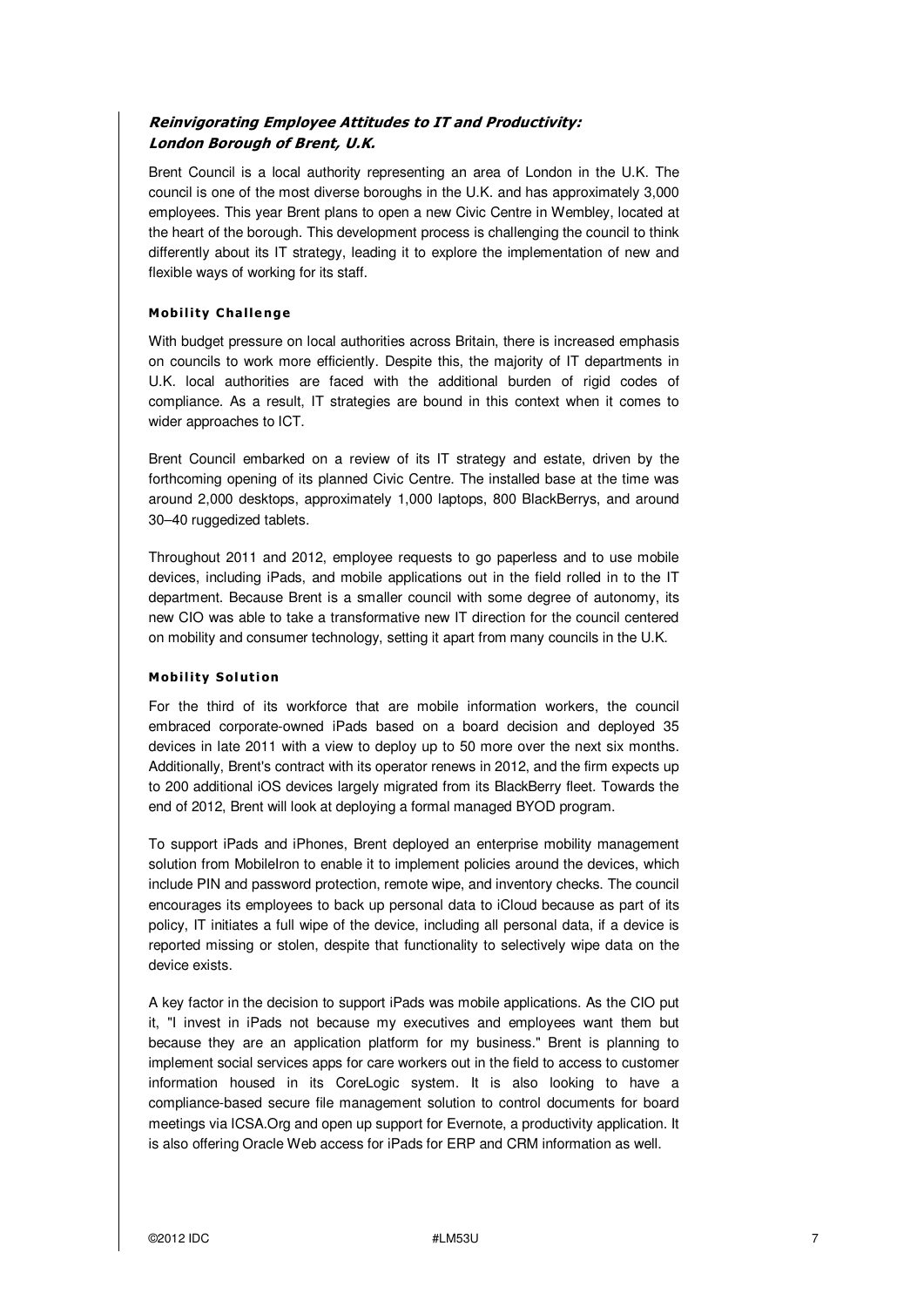#### **Less ons Learned**

Brent Council is still largely in the planning phase of its ICT transformation project, which also includes a virtual desktop strategy around its PCs. Delivery is expected over the next six to nine months, but project members have already identified several key lessons from its approach to mobility strategy in the past six months. These include the following:

ִ **The business case is real.** The decision to purchase iPads and iPhones with taxpayer money in a difficult economic climate can be contentious, given the cost of such devices. With one of the lowest IT budgets per user in London, however, Brent Council is clearly aware of ensuring value for money and was able to highlight several factors that make the investment worthwhile. First, only specific workers are given iPads, mainly field workers or executives with a greater need for data display as opposed to data input. These employees were better served with tablets rather than laptops, while at the same time, this removed some of the costs associated with laptops, such as software licensing, patch management, and corporate imaging.

In addition, repair and replacement of iPads was also recognized as far lower than laptops or other mobile devices, mainly because users take better care of devices. Finally (and what was identified as the most crucial element) employee satisfaction and productivity levels, due to reduced boot-up times and application usage on the devices, far exceeds the cost of the hardware.

ִ **IT is once again an enabler.** Consumer technology is viewed by Brent Council as the first real opportunity since the mainframe for IT to get closer to the business and act as the enabler. Since the mainframe, the council argues that IT has lost direction and become bogged-down in largely technical infrastructure, all with the need to rigorously control and secure machines and networks. While IT has spent billions of pounds on security, the biggest threats are still users and paper-based processes, according to Brent representatives. Additionally, in the U.K. public sector, a lot of IT is outsourced. As a result, employee attitudes toward the capability provided by IT has been deteriorating for years.

With the launch of the new Civic Centre and the simultaneous implementation of consumer technology as part of an IT refresh, Brent Council is able to become a better business partner, drive service levels and improve overall communication with employees. The IT department can get out into the field more frequently. allowing it to better understand employee requirements and how mobility can help them do their job more effectively. The result is real value to the business and its users. Ultimately, Brent's goal is to have its employees think differently and more positively about IT as a critical part of this strategy.

## **Building on BYOD Strategy With Apps in a Tough Compliance Environment: AWD, Germany**

AWD is a Germany-based financial advisory firm operating in eight countries, with particular focus in Austria, Germany, and Switzerland. AWD advisors provide financial assurance across a range of financial products including insurance, pensions, and retirement in the midrange income segment. The firm has over 5,000 self-employed sales representatives across Europe with around 2,500 based in Germany.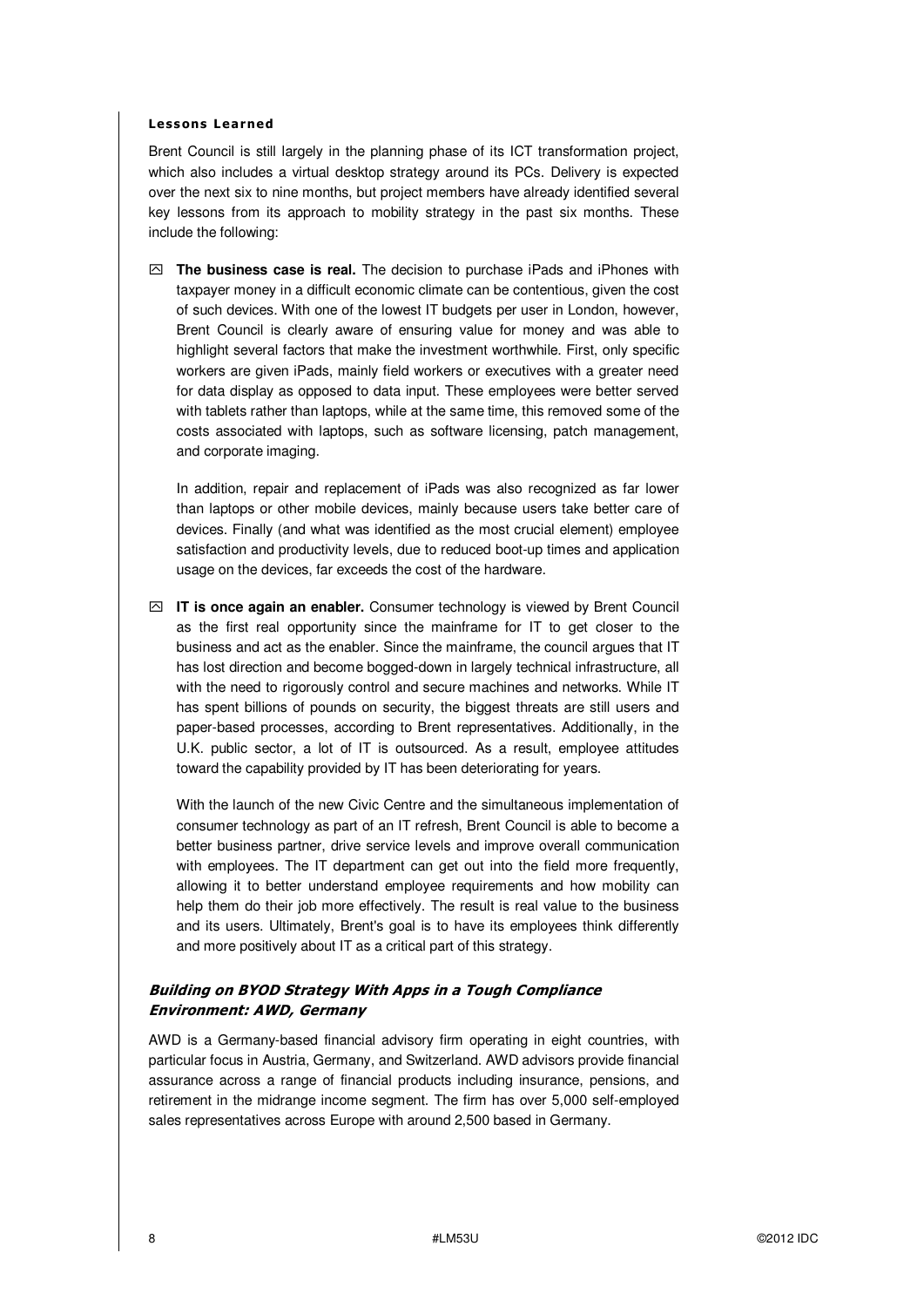### **Mobil ity C halle nge**

The concept of a mobility strategy incorporating BYOD is nothing new to AWD. The firm's financial advisory salesforce is self-employed, and as a result, the AWD IT department has enabled them to make their own technology decisions around the PC since 2004. AWD provides a Microsoft Exchange infrastructure, allowing users to sync mobile devices to Exchange email. From 2004–2007 these devices were predominantly a small base of Windows Mobile devices. However, since 2007 with the introduction of the Apple iPhone, this changed dramatically. Today 35%–50% of AWD workers are regular daily synchers to Exchange email on mobile devices. Nowadays, mobile devices begin to mean more for AWD than just pushmail.

### **Mobil ity S ol uti on**

By late 2011, there was a greater demand from the salesforce to integrate mobile devices into a wider number of AWD processes and the importance of security overall, as AWD caused them to look at enterprise mobility management solutions, including mobile device management. AWD recognized there had been a cultural change going on regarding mobility within the AWD workforce over the past 12 months. For example, sales reps preferred the versatility and collaborative style of tablets over PCs, especially when dealing with customers. The demand from users for these devices accelerated and triggered IT to look at ways to support and secure them.

Therefore, in late 2011, AWD formulated a mobile strategy for the business, which included a road map for smartphones and iPads, and the distribution of corporate apps. Later in 2012, AWD plans to roll out an enterprise mobility management solution from MobileIron to over 1,000 users. Given that its mobile workers are scattered across Europe, the ability to easily self enroll these users remotely, apply security credentials, and distribute company apps was crucial in the decision to make the investment in MobileIron.

Applications are a big part of AWD's IT strategy, so it used mobility management platform to enable an internal AWD private mobile app store with app deployment set in several phases. For phase 1, AWD focused on proprietary apps that enable company presentation materials (PDFs, videos, etc). The firm also provided another app to record customer testimonials onsite with the customer, which can be sent back to HQ via email and is integrated through the company content management platform and website. In the second phase, AWD plans to integrate into the app some data collection capabilities from customers onsite and combine it with some real-time analysis and product comparisons.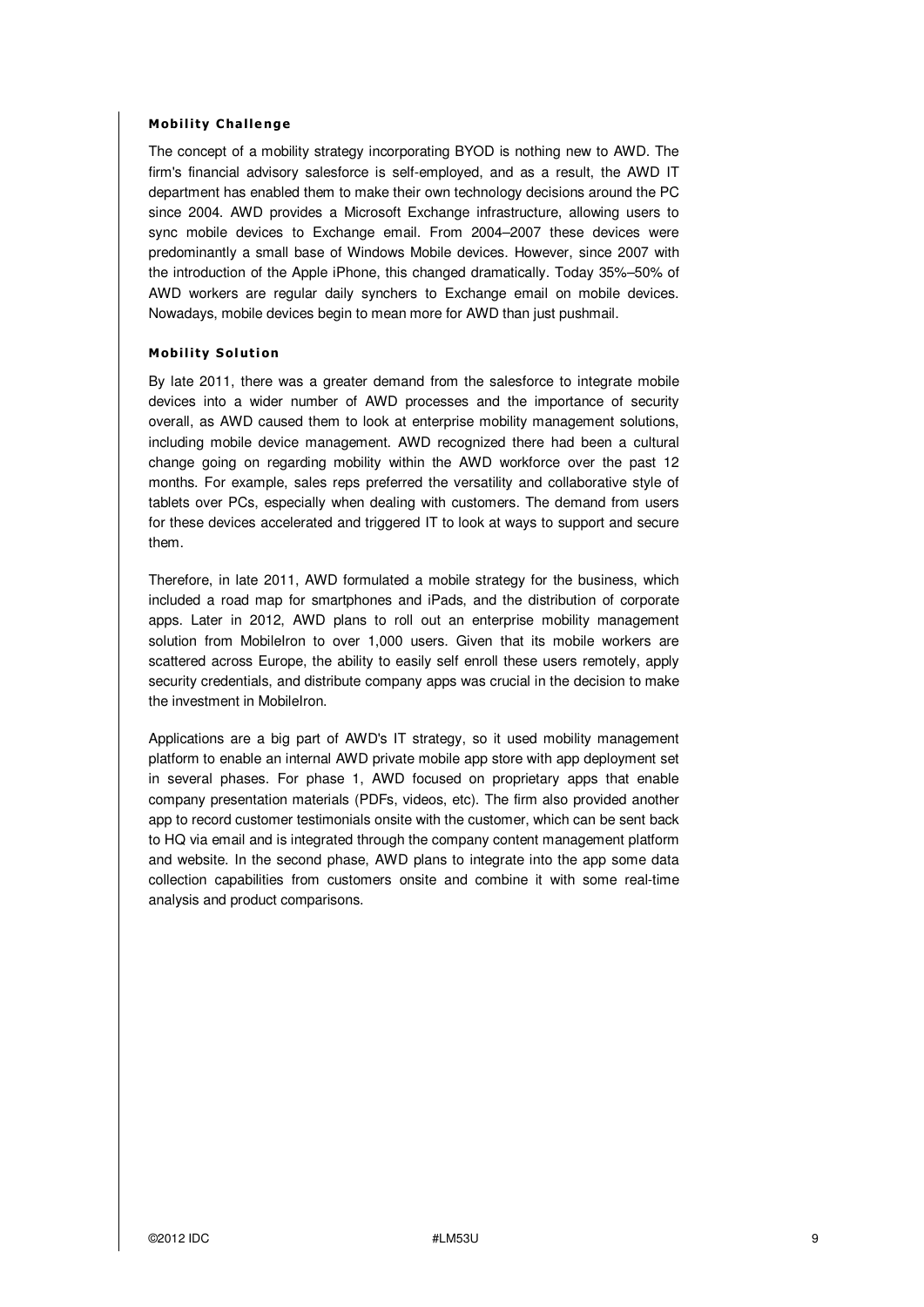### **Less ons Learned**

While AWD is in the early phases of its mobile deployment and strategy, the firm does highlight some interesting lessons from its market perspective. These include the following:

 $\oslash$  **Policy can navigate compliance and regulatory complexity.** With its desktop strategy, AWD is a veteran of BYOD, which is rare in Germany and indeed Europe. As a result, it is fully aware that such an approach can be complex, especially in such a highly regulated sector and when dealing with personal data.

Federal law concerning data protection stipulates that German company data must reside in Europe. In addition, German data privacy rules make the implementation of consumer technology in the workplace tricky. AWD therefore believes that user agreements are critical to addressing a complicated compliance environment and can be a straightforward solution to complex issues.

Employees must opt into the AWD mobile service environment, with conditions outlined in the user agreement. This gives the firm the right to remotely wipe the device of all company data. The firm believes having the ability to select "wipe the device" (i.e., remote wipe company data only) is an important feature to meet these requirements, especially when an employee leaves the company. Given German Data Protection Law, AWD also retains the right to restrict iCloud and other cloud services on personal devices. AWD only permits users to back up personal photos to iCloud. To address this further, the firm has implemented an encryption solution to safeguard against any data that is backed up. The company stipulates as a matter of policy that all data backups must be encrypted and done locally through iTunes to meet German compliance standards.

ִ **Mobility is much more than devices.** While compliance can force firms into a defensive posture around mobility, AWD stresses that mobility and mobile applications in particular are crucial to IT strategy. AWD liken applications to a "string of pearls" extending from their business processes and improving the way the organization works.

From presentation materials on devices and the gathering of data at the point of customer contact to the real-time analysis of information and finally the ability to provide output comparisons and recommendations to customers, in all cases, the use of mobile applications are far more transformative to AWD's business and its customers, than the device itself. Investment in supporting these devices, therefore, must be thought of in this holistic context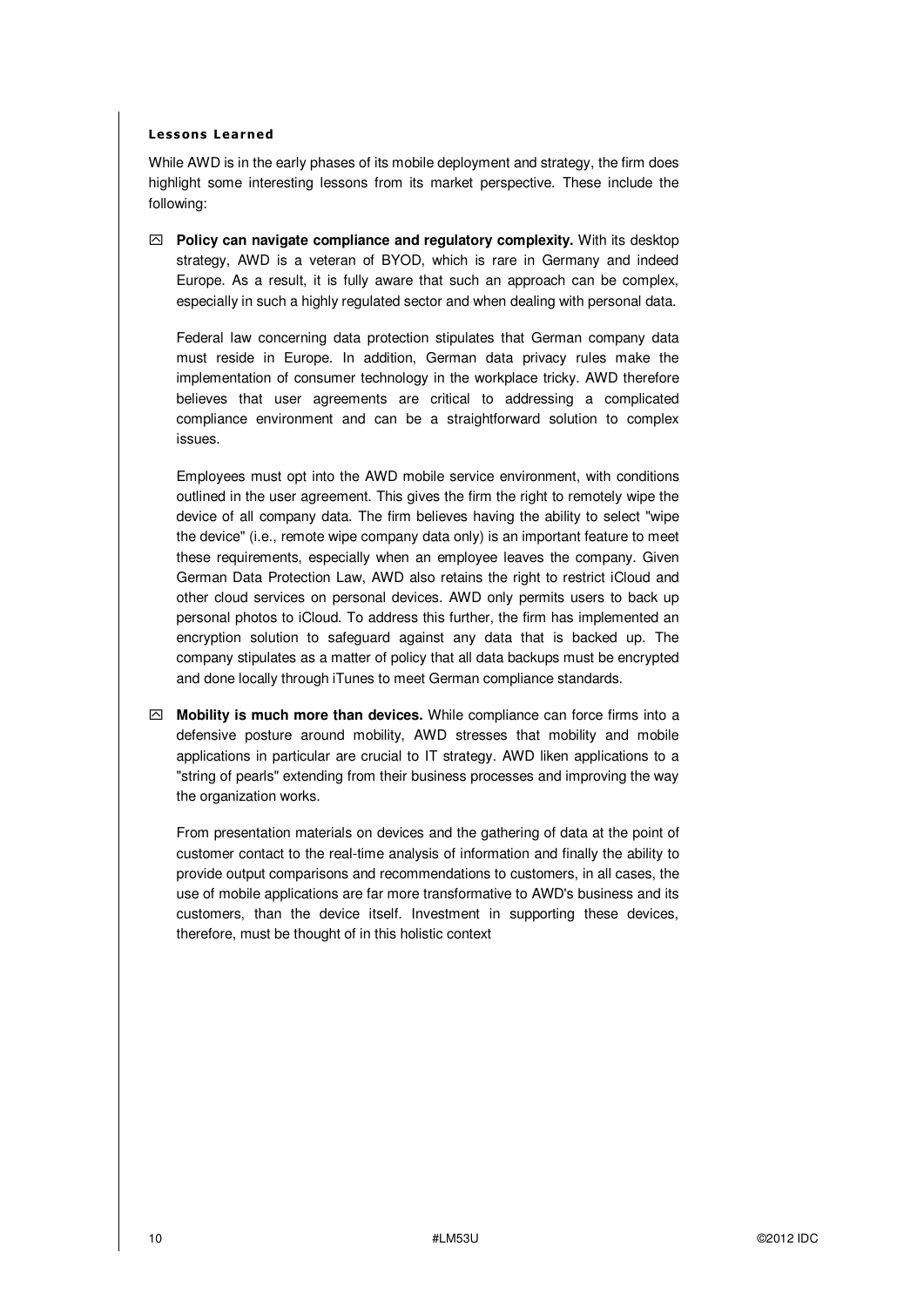## **Strategic Lessons in Delivering Mobility**

A number of strategic lessons have been highlighted by the challenges and experiences of the organizations outlined in the case studies above:

- ִ **Ensure a measured approach.** Rather than react immediately to those internally that shout the loudest, in each case, firms have addressed their mobility deployments — iPad and Android rollouts, BYOD implementations, or mobile app enablement — through a phased approach, focused on where productivity can be gained and where business advantage is most enhanced. In a difficult European economic climate, a framework for mobility strategy that includes technical capabilities across device management, application management, and security has been essential to maintain flexibility, iterate policy, and ensure measured rollouts and road maps.
- ִ **Mobility is more than devices; mobile apps drive real strategic value.** All cases highlight that organizations must ensure that strategies regarding mobile applications, especially mobile application management, are addressed in full. This is where organizations can incur risk but where the real value of strategic mobility is realized.
- ִ **Have a trusted advisor.** Given the pace of change in mobility, the companies in this report highlight the need for a strategic partner that understands the market, can architect a solution that aligns to the business plan and mobile strategy, has specialist implementation capabilities across the diverse vendor ecosystem, and can provide the appropriate support guarantees firms required.
- ִ **Recognize the opportunity.** Perhaps most importantly, each IT decision maker interviewed in this report emphasized that mobility's rewards outweigh its risks and that the opportunity mobility presents IT in collaborating with users to help them work better is significant. In this respect, IT can transform its standing with the business as an innovator and enabler once more.